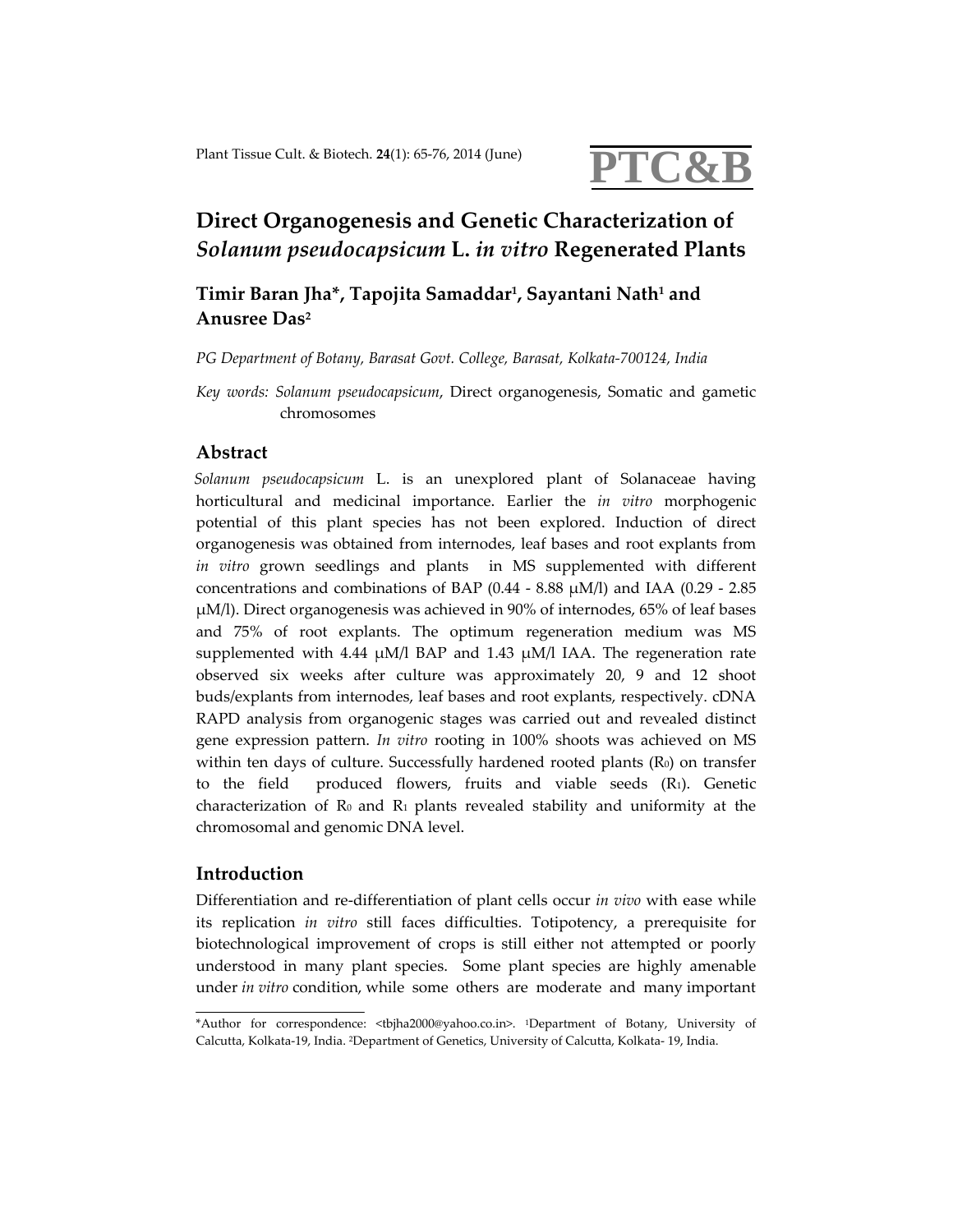crops are still considered recalcitrant. Influence of genotypes on *in vitro* growth of cultured tissues and their regeneration have been reported to vary from cultivar to cultivar and effects of genotype pose one of the greatest constraints to the tissue culture and micropropagation of plants (George and Deberg 2008, Trujillo‐Moya et al. 2011). The ability to control the organogenesis *in vitro* is very important for different biotechnological applications (Phillips 2004). The family Solanaceae contains many important crops such as potato, tomato, brinjal, capsicum, as well as many well‐known species with horticultural and medicinal values (Hawkes 1999). However, at the species and cultivar level all members of the Solanaceae are not *in vitro* friendly. Influence of genotypes is well‐known and the genus *Capsicum* is still considered recalcitrant due to its unpredictable behaviour in *in vitro* condition.

*Solanum pseudocapsicum* L., popularly known as the winter cherry with horticultural and medicinal importance remains not so far investigated biotechnologically. Morphologically, the species shares some important characteristics with the genus *Capsicum.* The species grows in different parts of the world but it has no known cultivars. However, the species is important for its antimicrobial, antitumoral, antiviral, antispasmodic, antihypertensive, antioxidant and hepato‐protective properties (Dhar et al. 1973, Vijayan et al. 2002, 2003, 2004, Badami et al. 2005, Aliero et al. 2006). Its major bioactives are solacasine, β-caryophylle, and o-methylsolanocapsine (Aliero et al. 2006).

Considering the above facts, the targeted objectives were to explore the *in vitro* organogenic competence of the species and subsequent studies at the molecular level. Our results have demonstrated its high *in vitro* organogenic competence, differential gene expression during organogenic development and genomic stability of the  $R_0$  and  $R_1$  plants.

#### **Materials and Methods**

Mature fruits of *Solanum pseudocapsicum* L. were collected from the Mungpoo hills of Darjeeling District (4500 ft above sea level), West Bengal, India during the month of October. After cleaning and following standard surface sterilization protocol**,** the isolated seeds (20 in number) were placed on MS for germination. Internode segments from 2 weeks old *in vitro* seedlings as well as leaf bases and root segments excised from *in vitro* grown plants were used as primary explants in our experiments. Voucher specimen of this species was identified from the Botanical Society of India (BSI), Howrah, West Bengal, India. MS was used for germination of seeds, while MS supplemented with different combinations and concentration of BAP (0.44 - 8.88 μM/l) and IAA (0.29 - 2.85 μM/l) with 3% (w/v) sucrose and 0.80% agar‐agar were used to study its effect on *in vitro*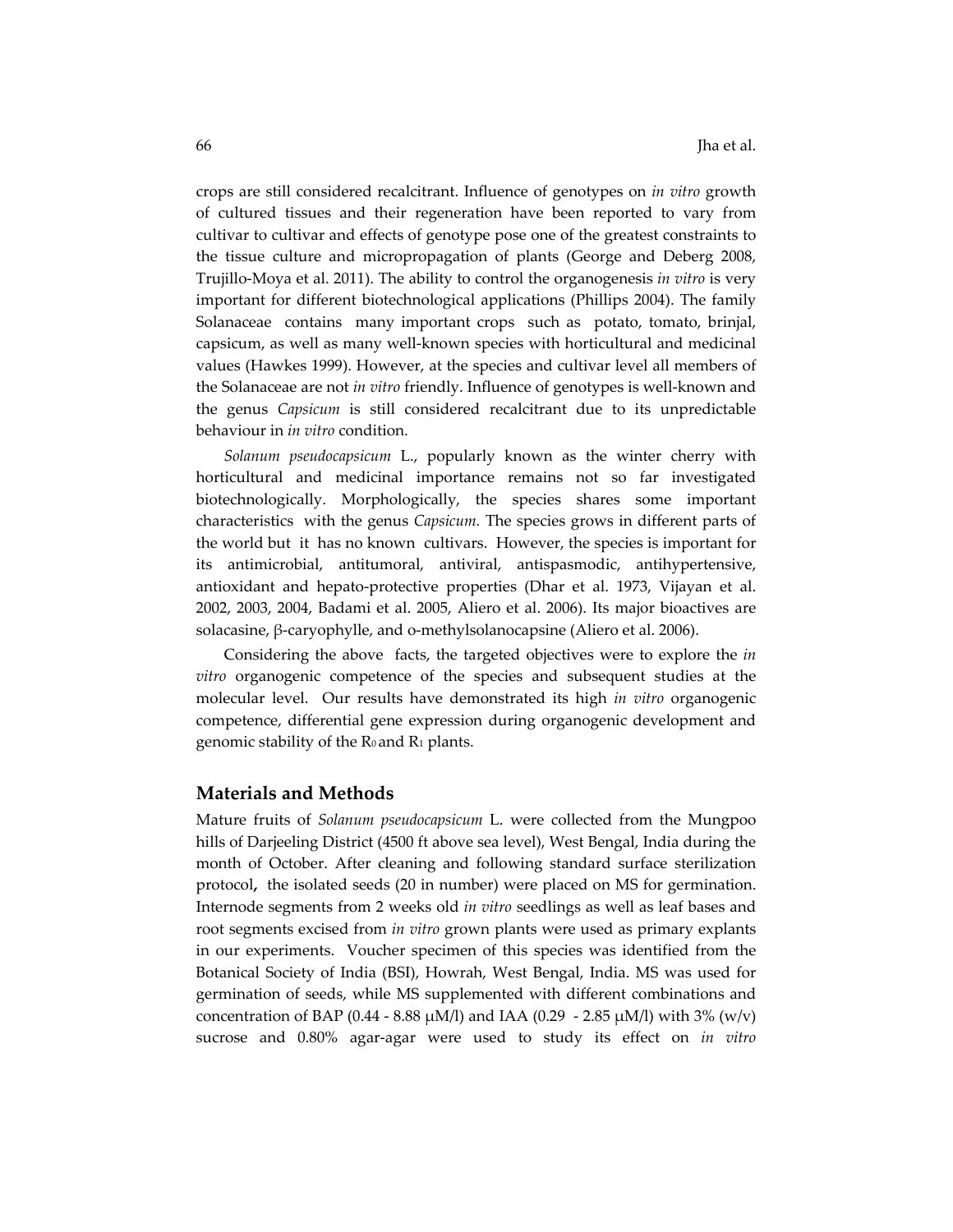morphogenesis on different explants, elongation of shoots and regeneration of whole plants. The pH of culture media was adjusted between 5.6 and 5.8 before autoclaving at 17 lb pressure and  $121^{\circ}$ C for 17 min. All the aseptic cultures were incubated at  $22 \pm 2$ °C under a photoperiod of 16 hrs light/8 hrs dark cycles with a light intensity of 45  $\mu$ E/m<sup>2</sup>/s. Eight experimental sets were prepared and each set contained minimum 5 explants. All the experiments were repeated thrice. Elongated shoots 2 ‐ 4 cm long were placed only on MS for induction of roots. Data regarding the frequency and number of roots induced per shoots were noted after every two weeks of culture. Hardening and transfer of healthy plantlets to the field were performed following the protocol of Dafadar et al. (2012).

The experiments were set up in a randomized design. Data were examined by ANOVA to detect significances between means. Means differing significantly were compared using DMRT at a 5% probability level. Variability of data has also been expressed as the mean ± standard error (SE).

Healthy root tips (1 cm long) from germinated seedlings of donor and regenerated (R0) plants were pre‐treated with PDB for over 5 hrs and fixed in methanol‐acetic acid (3 : 1) and stored at –20° C. Enzymatic maceration and air‐ drying (EMA) and Giemsa staining of fixed roots were carried out basically following Fukui (1996) with required modifications (Jha and Yamamoto 2012). Chromosomes were re-stained with 0.1 mg/ml chromomycin A<sub>3</sub> (CMA). The slides were observed under a fluorescence microscope (Zeiss Axioscope 2) with normal and BV filter cassette and photographed using ProgRes® CapturePro 2.8.8 software. Gametic chromosomal analysis was carried out from flower buds of *in vitro* grown plants following the aceto‐carmine staining method*.* Photographs were taken under Ziess photomicroscope using ProgRes Capture<sup>R</sup> C<sub>3</sub> software.

Genomic DNA isolation was carried out from leaf tissue samples of donor and *in vitro* regenerated plants (R0**).** DNA isolation from 1 g tissues of each samples was performed following the protocol of Dafadar et al. (2012). The quality of DNA samples was estimated by spectrophotometer and by agarose gel (0.8%) electrophoresis.

 $DNA$  fingerprint profiles of donor and  $R<sub>0</sub>$  regenerants were compared to evaluate clonal fidelity and their genetic stability. DNA samples isolated from donor and three randomly selected R0 regenerants were subjected to PCR to generate fingerprint profiles using a total of 30 random decamer primers obtained from OPERON Technologies, USA. PCR amplifications reactions were carried out in a total volume of 25 μl. Reaction mixture contained  $1 \times PCR$  buffer, 2 mM  $MgCl<sub>2</sub>$ , 100  $\mu$ M dNTP, 1U of Taq DNA polymerase (Fermentas, LIFE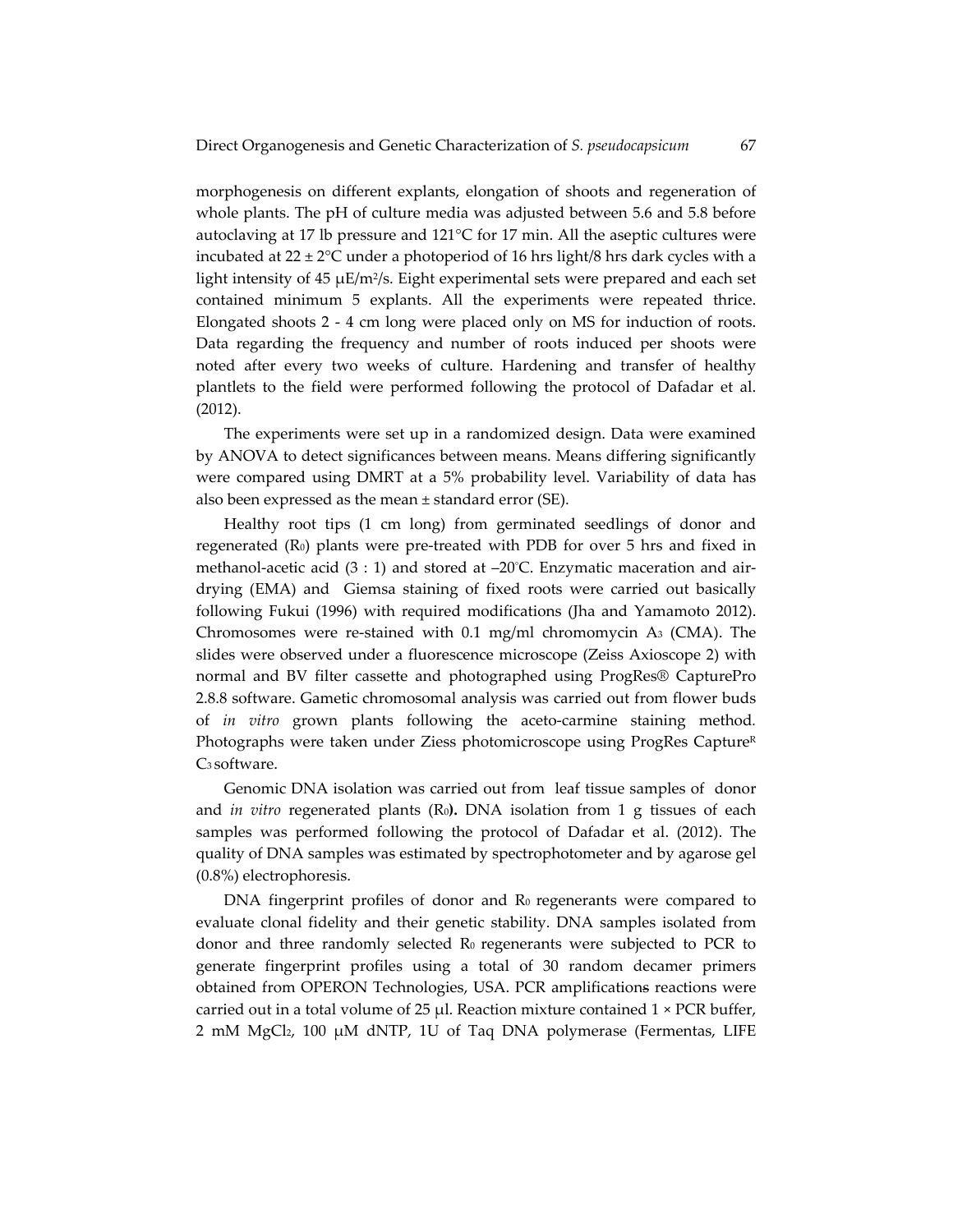SCIENCES), 1 μM decamer random primers (GeNei, Bengaluru, India) and 100 ng of template DNA. RAPD reactions were performed in a thermal cycler (BioRad) consisting of an initial hot start step for 2 min at  $94^{\circ}$ C followed by 45 cycles of denaturation for 1 min at 94ºC, annealing for 1 min at 35ºC and extension for 1 min at 72ºC. The final extension step was done at 72ºC of 10 min. The amplified products were resolved in 1.5% agarose gel and stained with ethidium bromide, using tris‐borate EDTA (TBE) as electrophoresis buffer. The size of amplicons were calculated by EcoRI/HindIII double digested lambda DNA ladder and 100 bp DNA ladder (GeNei, Bengaluru, India) and were visualized under UV light and documented using the Gel Doc equipment (BioRad). RAPD analysis using each primer was repeated at least thrice, in order to establish the reproducibility of banding pattern of the DNA samples studied. Total RNA was isolated from different developmental stages (0 ‐ 28 days) of internodal segments of *S. pseudocapsicum* during organogenesis following the protocol of Bandyopadhyay et al. (2013). The amplified DNA products were separated on 2% agarose gel.

#### **Results and Discussion**

Eighty per cent seed germination was recorded within two weeks of culture and seedlings attained a length of 1 - 4 cm on MS (Fig. 1A). Aseptic internodal segments of the germinated seedlings (1 cm long) were placed on basal medium as well as media supplemented with different combinations and concentrations of BAP (0.44 - 8.88  $\mu$ M/l) and IAA (0.29 - 2.85  $\mu$ M/l) to study the responses (Table 1). Observations were recorded from ten days onward up to 42 days (Table 1). No response was noted on MS. However, on all hormones containing media combinations the cut ends of 20 - 90% internodal segments responded and green shoot apical meristems were visible within 14 days of culture (Fig. 1B). Differentiations of variable numbers (2 ‐ 15) of tiny shoot buds from the internode explants (Fig. 1B), root explants (Fig. 1C) and leaf base explants (Fig. 1D) were found almost in all the combinations of BAP and IAA (Table 1) within four weeks of culture. Maximum number of shoot buds (more than 20) per internodal segments were noted in explants placed on MS supplemented with 4.44 μM/l BAP and 1.43 μM/l IAA within 6 weeks of culture (Fig. 1E). The same experimental sets (Table 1) were extended for leaf base and root explants. Direct organogenesis was obtained in 65% leaf base and 75% root explants. Detailed results are presented in Table 1. Maximum number of shoot bud induction 9 and 12 explants was recorded from leaf bases and root explants on the same medium which induced highest number of shoot buds from internodal explants, i.e. MS 4.44 μM/l BAP and 1.43 μM/l IAA. Direct induction of shoot buds was observed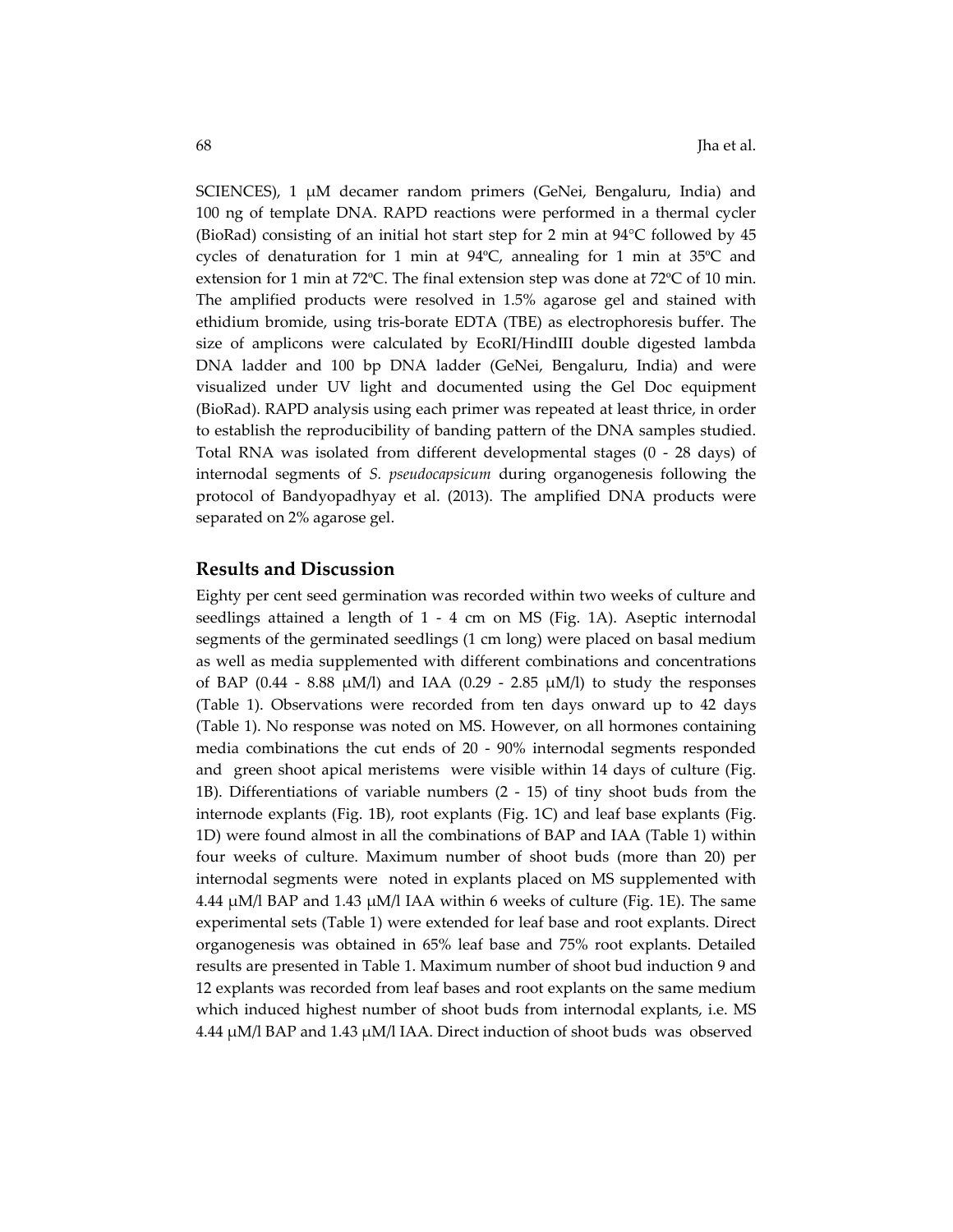

Fig. 1. A. *In vitro* germination of *Solanum pseudocapsicum* seeds. Scale bar = 0.5 cm. B. Direct induction of shoot buds on the internodal segment within two weeks of culture. Scale bar = 0.2 cm. C. Direct induction of shoot buds on the *in vitro* grown root explants within two weeks of culture. Scale bar = 0.2 cm. D. Direct induction of shoot buds on the *in vitro* grown leaf bases within two weeks of culture. Scale bar = 0.2 cm. E. Showing maximum (more than 20) shoot bud induction from a single internodal segment on MS with 4.44 μM BAP and 1.29 μM of IAA within six weeks of culture. Scale bar = 0.2 cm. F. Development of shoot buds on MS with 4.44 μM BAP and 1.29 μM of IAA. Scale bar = 0.2 cm. G. 10 ‐ 12 week's old elongated shoots. Scale bar = 1 cm. H. Induction of healthy roots on MS. Scale bar = 1.2 cm. I. Hardened plant growing in the field with large number of flowers. Magnified view of a single flower and ripe fruit (Inset). Scale bar = 10 cm.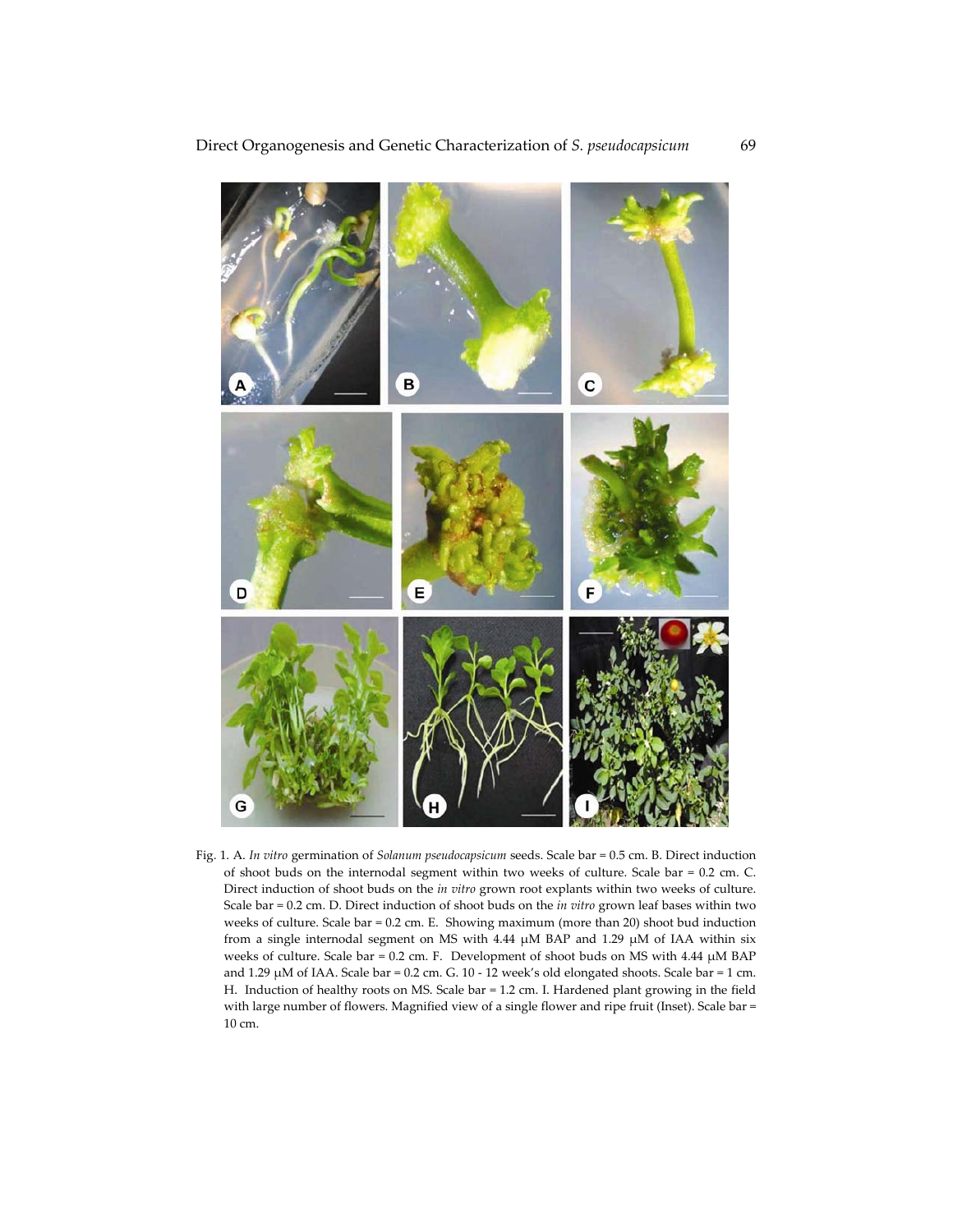|  |                                          |                             | Roots      |       | 0.00                                                | $5.00 \pm 1.21$ <sup>a</sup>                        | $8.32 \pm 0.99^{\circ}$                   | $8.85 \pm 1.02$ <sup>a</sup>                   | $16.00 \pm 0.68$                           | $11.19 \pm 0.54$ <sup>d</sup>                                | $13.55 \pm 1.22^d$                                          |                                |
|--|------------------------------------------|-----------------------------|------------|-------|-----------------------------------------------------|-----------------------------------------------------|-------------------------------------------|------------------------------------------------|--------------------------------------------|--------------------------------------------------------------|-------------------------------------------------------------|--------------------------------|
|  | % of shoots elongated<br>(up to 6 weeks) |                             | Leaf bases |       | 0.00                                                | $2.20 \pm 0.13$ <sup>a</sup>                        | $3.50 \pm 1.22^b$                         | $3.50 \pm 1.27$                                | $8.22 \pm 1.21^b$                          | $4.00 \pm 1.11$ <sup>d</sup>                                 | $5.00 \pm 0.65$ <sup>a</sup>                                |                                |
|  |                                          |                             | Internodes |       | 0.00                                                | $15.33 \pm 0.33^b$                                  | $16.00 \pm 0.58^{\circ}$                  | $17.67 \pm 0.33$                               | $21.00 \pm 0.58$                           | $19.23 \pm 0.33$                                             | $15.67 \pm 0.58$                                            |                                |
|  | No. of shoots/                           | explants (6 weeks)±S.E      | Roots      |       |                                                     |                                                     |                                           |                                                | $9 \pm 0.85^{\circ}$ $12 \pm 0.59^{\circ}$ |                                                              |                                                             | $\sim$<br>$\ddot{\phantom{a}}$ |
|  |                                          |                             | Leaf       | bases | $1 \pm 0.56$ <sup>a</sup> $1 \pm 0.87$ <sup>b</sup> | $3 \pm 0.85$ <sup>a</sup> $4 \pm 1.31$ <sup>b</sup> | $4 \pm 1.20^{\circ}$ 6 $\pm 1.33^{\circ}$ | $4 \pm 1.32$ $7 \pm 0.68$ <sup>a</sup>         |                                            | $6 \pm 1.21$ $8 \pm 1.33$ <sup>3</sup>                       | $5 \pm 0.98$ $7 \pm 1.65$                                   |                                |
|  |                                          |                             | Inter-     | nodes | $2 \pm 0.33^{a}$                                    | $6 \pm 0.57^{\rm b}$                                | $7 \pm 0.33$                              |                                                | $20 \pm 0.33$ <sup>e</sup>                 |                                                              |                                                             |                                |
|  | No. of explants                          | showing shoot induction (%) | Roots      |       | $14.00 \pm 0.81$ <sup>a</sup>                       | $59.00 \pm 1.22^b$                                  | $63.50 \pm 0.95^{\circ}$                  | $65.00 \pm 1.07^{\circ}$ $12 \pm 0.33^{\circ}$ | $75.00 \pm 0.69^b$                         | $70.58 \pm 1.23$ <sup>d</sup> $16 \pm 0.33$ <sup>e</sup>     | $68.44 \pm 2.05^d$ 14 $\pm 0.33^e$                          | $\ddot{\phantom{a}}$           |
|  |                                          |                             | Leaf bases |       | $11.50 \pm 0.16^a$                                  | $50.01 \pm 1.11^b$                                  | $53.22 \pm 1.02^b$                        | $57.03 \pm 0.85$ <sup>a</sup>                  | $65.00 \pm 0.75$ <sup>a</sup>              |                                                              | $85.00 \pm 2.08$ <sup>d</sup> 58.66 $\pm 1.66$ <sup>b</sup> |                                |
|  |                                          |                             | Internodes |       | $20.00 \pm 0.58$ <sup>a</sup>                       | $80.00 \pm 2.31^b$                                  | $81.00 \pm 1.73$                          | $84.33 \pm 1.20$ <sup>bc</sup>                 | $90.60 \pm 1.75^b$                         | $89.33 \pm 1.20$ <sup>cd</sup> $62.55 \pm 1.03$ <sup>c</sup> |                                                             |                                |
|  | (AN)<br>(AN)                             |                             |            |       | 0.29                                                |                                                     |                                           |                                                |                                            |                                                              |                                                             |                                |
|  | Expt. BAP                                | (µM)                        |            |       | 0.44                                                |                                                     |                                           |                                                | 21 32 4 4 4<br>21 32 4 4 4                 |                                                              | 8.88                                                        |                                |
|  |                                          |                             |            |       |                                                     |                                                     |                                           |                                                |                                            |                                                              | 8                                                           |                                |

| ŀ                               | à           |
|---------------------------------|-------------|
| a n                             | :<br>:<br>ć |
| $\frac{1}{2}$<br>$\overline{a}$ |             |
|                                 | I           |
|                                 |             |
|                                 | ą           |
| Table 1 Effort<br>l<br>l<br>I   |             |

Each value represents the mean ± S.E. Means having different letters in superscript are significantly different from each other (p≤0.05), according to DMRT (Wang et al. 2009).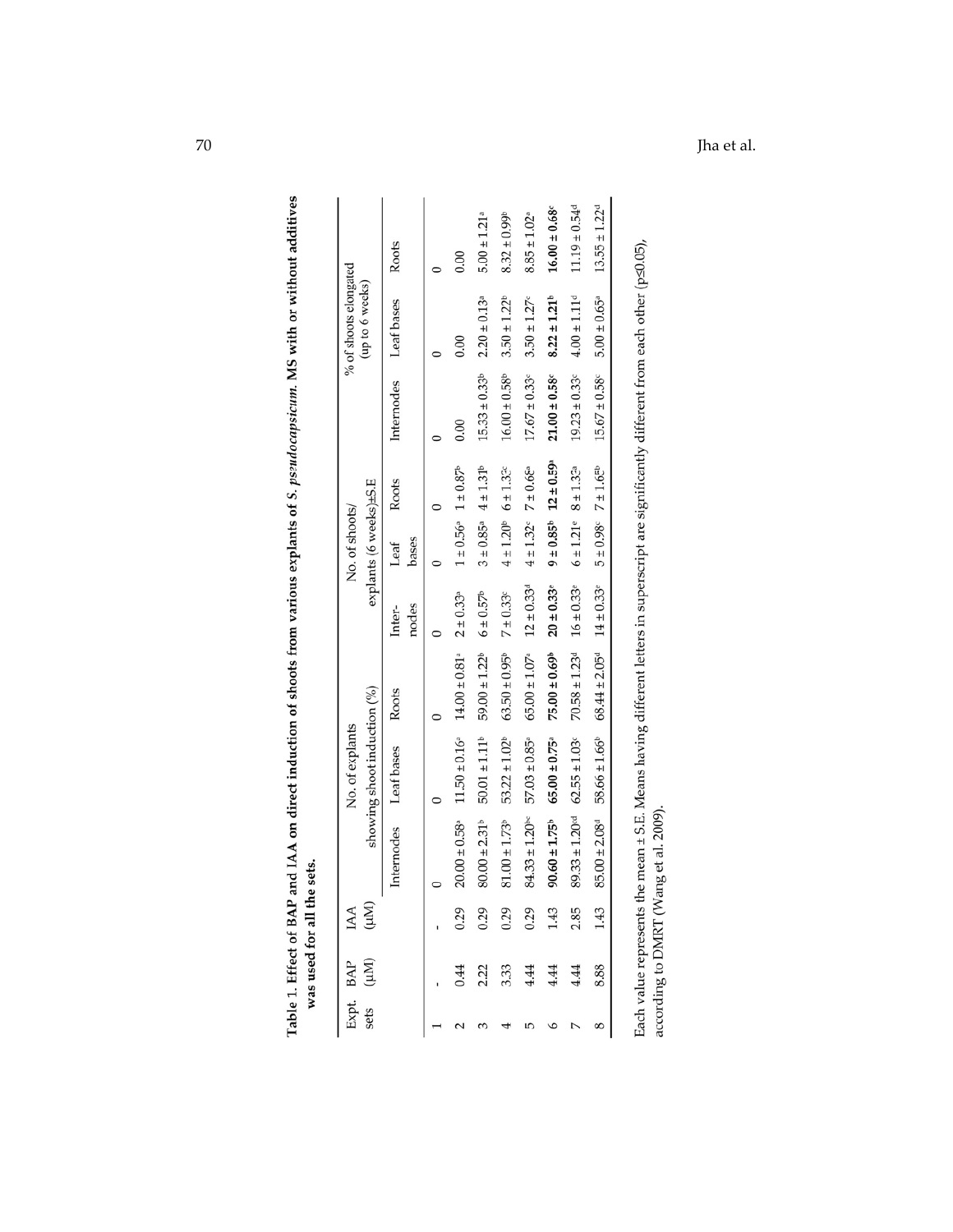on all type of explants within two weeks of culture. However, after completion of six weeks it was noted that organogenic competence of roots and leaf bases was lesser than internodal segments (Fig. 1C, D, E; Table 1). Repeated experiments with the reproducible results led us to conclude that high organogenic competence exists in juvenile cells and tissues of *S. pseudocapsicum. In vitro* organogenesis in many important members Solanaceae were either influenced by their genotypes or not consistent and required high amounts of auxins and cytokinins (Sundari et al. 2010, Kothari et al. 2010). Whereas, the present report for the first time reveals that *in vitro* organogenesis in *S. pseudocapsicum* required relatively low amount of cytokinin and auxin not only during induction phase (Fig.  $1$  B - E), but also for their multiplication and elongation (Fig. 1 F,G). Even, we have achieved 100% root induction on MS (Fig. 1 H), within ten days of culture, and large number of field ready hardened plants were ready within  $12 - 15$  weeks time. R<sub>0</sub> plants showed strong adaptability and survival rate in the 40ºC of Kolkata. Small sized (1 ft) field grown plants started to produce flowers within 10 ‐ 12 weeks after transferring them to the field and continued to flower (Fig. 1I ) over a longer period of time (April ‐ December).

To assess clonal fidelity we have studied somatic and gametic chromosomes of donor and R0 plants for the first time in this species. Somatic chromosomal analysis was conducted by enzyme maceration and Giemsa staining not only to assess numerical stability but also to identify the heterochromatic regions within the individual chromosomes. Approximately 50 metaphase plates from the donor and  $\rm R_0$  plants were studied. Our results revealed  $\rm 2n = 24$  small chromosomes in donor and regenerated plants (Fig**.** 2A)**.** Karyotype formula was determined as 9 m + 2 Sm + 1 Sm. Fluorescent banding with chromomycin  $A_3$ (CMA), conducted in our studies for the first time revealed distinct CMA signals associated with the GC rich heterochromatic regions in 9 out of 12 chromosome pairs (Fig. 2B). Gametic chromosome analysis from  $\mathbb{R}^0$  plants revealed  $n = 12$ bivalents without any irregularities (Fig**.** 2 C, D). Giemsa and CMA karyotypes are presented in Fig**.** 2E, F) and it shows similarity with a South American population of *S. pseudocapsicum* (Acosta et al. 2012). Our chromosomal analysis at the somatic and gametic level thus confirms numerical stability of the *in vitro* regenerated R<sub>0</sub> plants at the chromosome level.

RAPD profiles of the donor and  $R_0$  regenerants were generated using 30 random primers (OPA‐01 to OPA‐20 and OPB‐01 to OPB‐10) of which 15 generated distinct, reproducible amplified products (Table 2). A total number of 100 amplification products were detected with an average of 6.67 bands per primer. The amplicons ranged in size from 0.31 kb (OPA‐10 primer) to 1.75 kb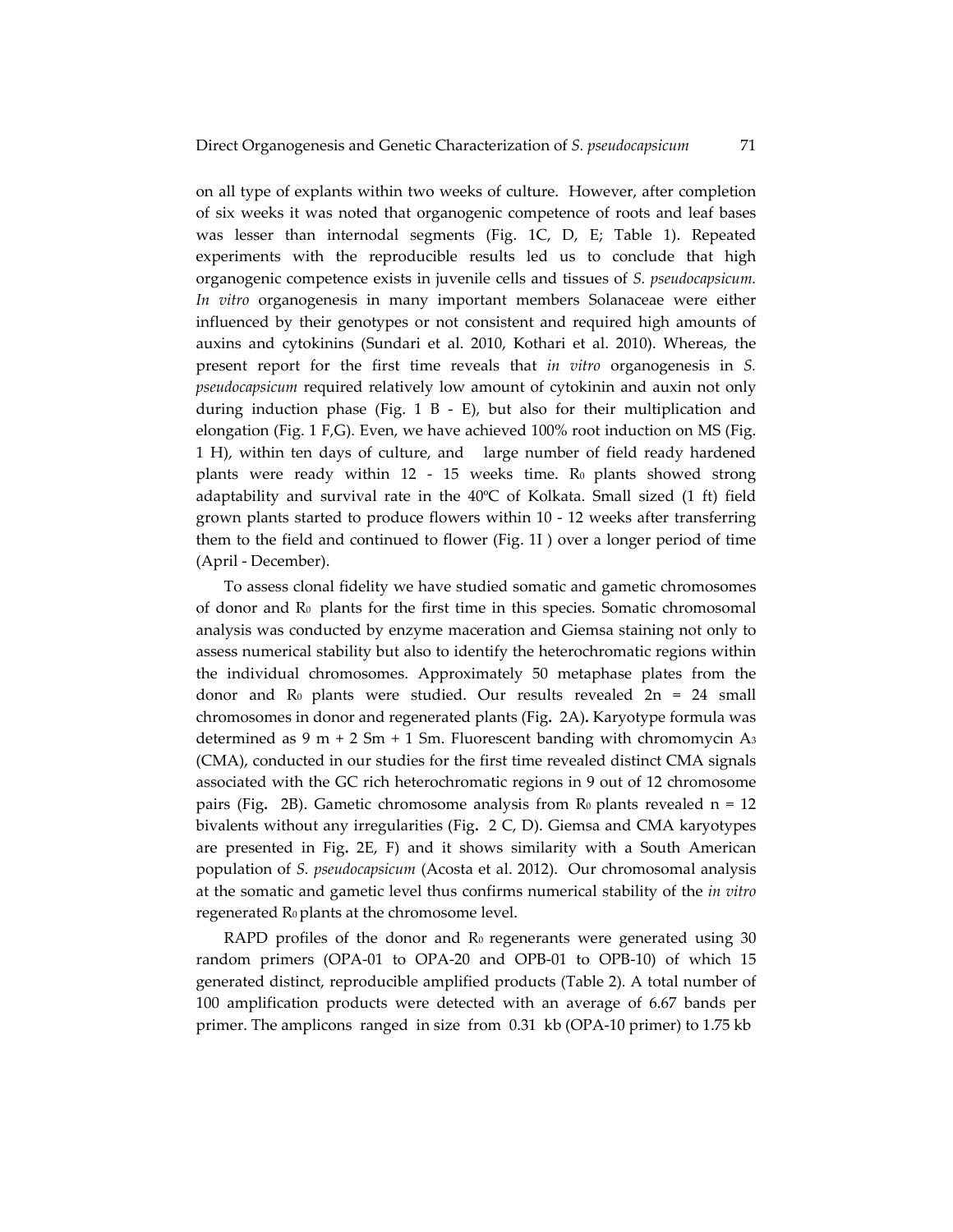

# gg<br>gg  $\mathbf{I}$ E 888888 6666666 66 866666 66 F

Fig. 2. A. Giemsa stained somatic chromosomes of *Solanum pseudocapsicum* showing 2n = 24 small chromosomes. Scale bar = 6 μm. B. Chromomycin A3 (CMA) positive fluorescent banding with telomeric and interstial bands. Scale bar =  $5 \mu$ m. C and D. Meiotic analysis showing normal n = 12 bivalents. Scale bar = 2.5 μm. E and F. Karyotype showing normal chromosomes morphology (E). Scale bar = 6  $\mu$ m and CMA banding pattern (F). Scale bar = 5  $\mu$ m.

(OPA‐20 primer). The number of scoreable bands for each RAPD primer varied from 4 to 11. Fingerprint profiles of the culture regenerants (Fig**.** 3A, B) were monomorphic with respect to the mother plant. Monomorphic RAPD profiles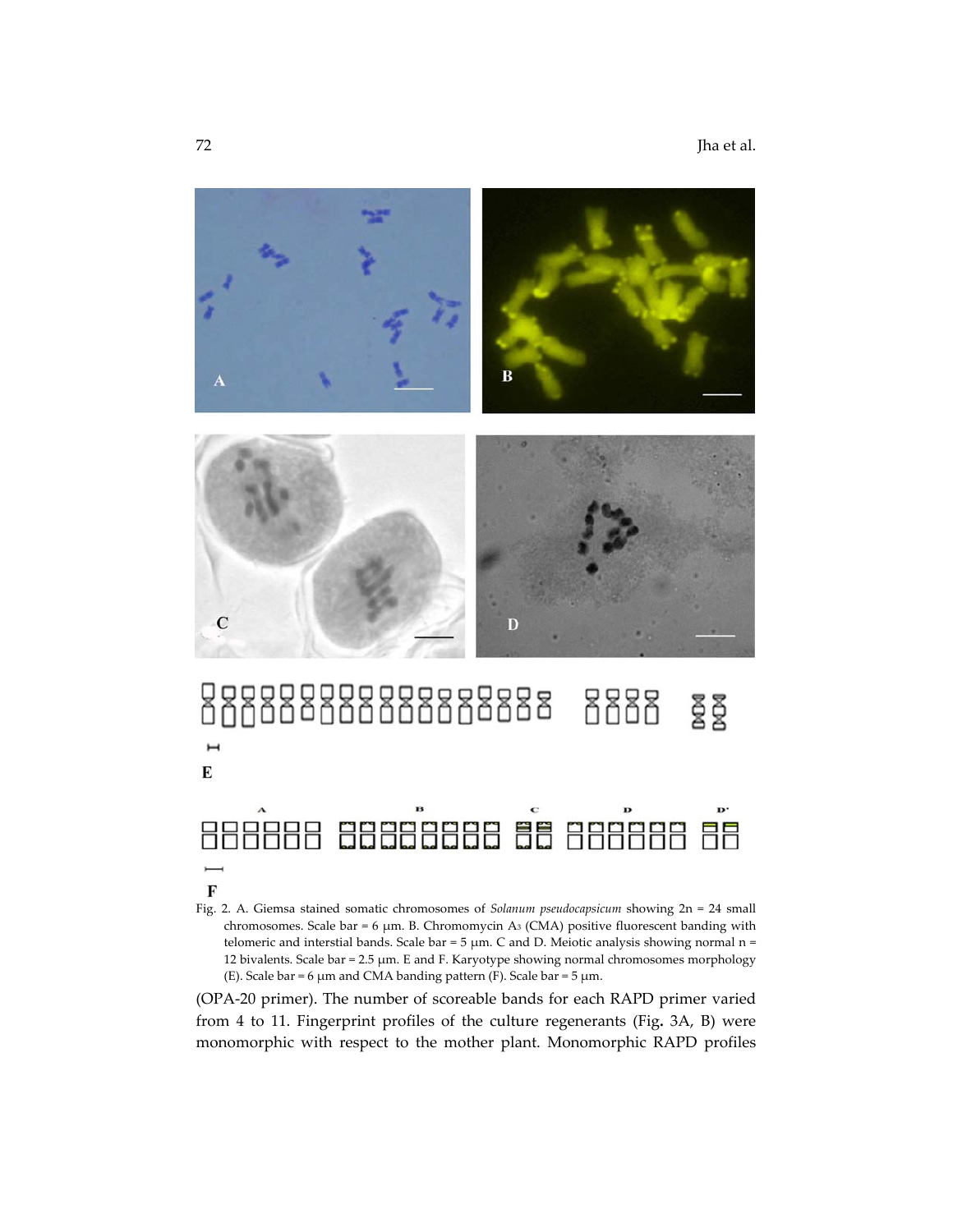

across 100 amplification products indicate homogeneity among the culture regenerants and genetic uniformity with that of the donor plant.

Fig. 3. A. RAPD profile of *S. pseudocapsicum* regenerated by the primer OPA 13 (5'‐ CAGCACCCAC-3'): Lane 1 - 100 bp DNA marker, lane 2- donor plant, lane 3 - 5 Ro regenerants, lane 6‐ 1 kb DNA marker. B. RAPD profile regenerated by the primer OPA 18 (5'‐TCTGTGCTGG‐3'): Lane 1‐ 100 bp DNA marker, lane‐2 donor plant, lane 3 ‐ 5 R0 regenerants, lane 6‐ 1 kb DNA marker. C. cDNA RAPD profile of samples (0– 28 days) generated with primer OPA 2. Lanes correspond to M-100 bp ladder, C1and C2‐ day 0, C3‐ day 14, C4‐ day 21, C5‐ day 28 aged organogenic tissues.

RAPD technique applied to cDNA based templates can be useful to study patterns of gene expression unraveling the genetic basis of biological responses (Agarwal et al. 2008). To detect differentially expressed genes during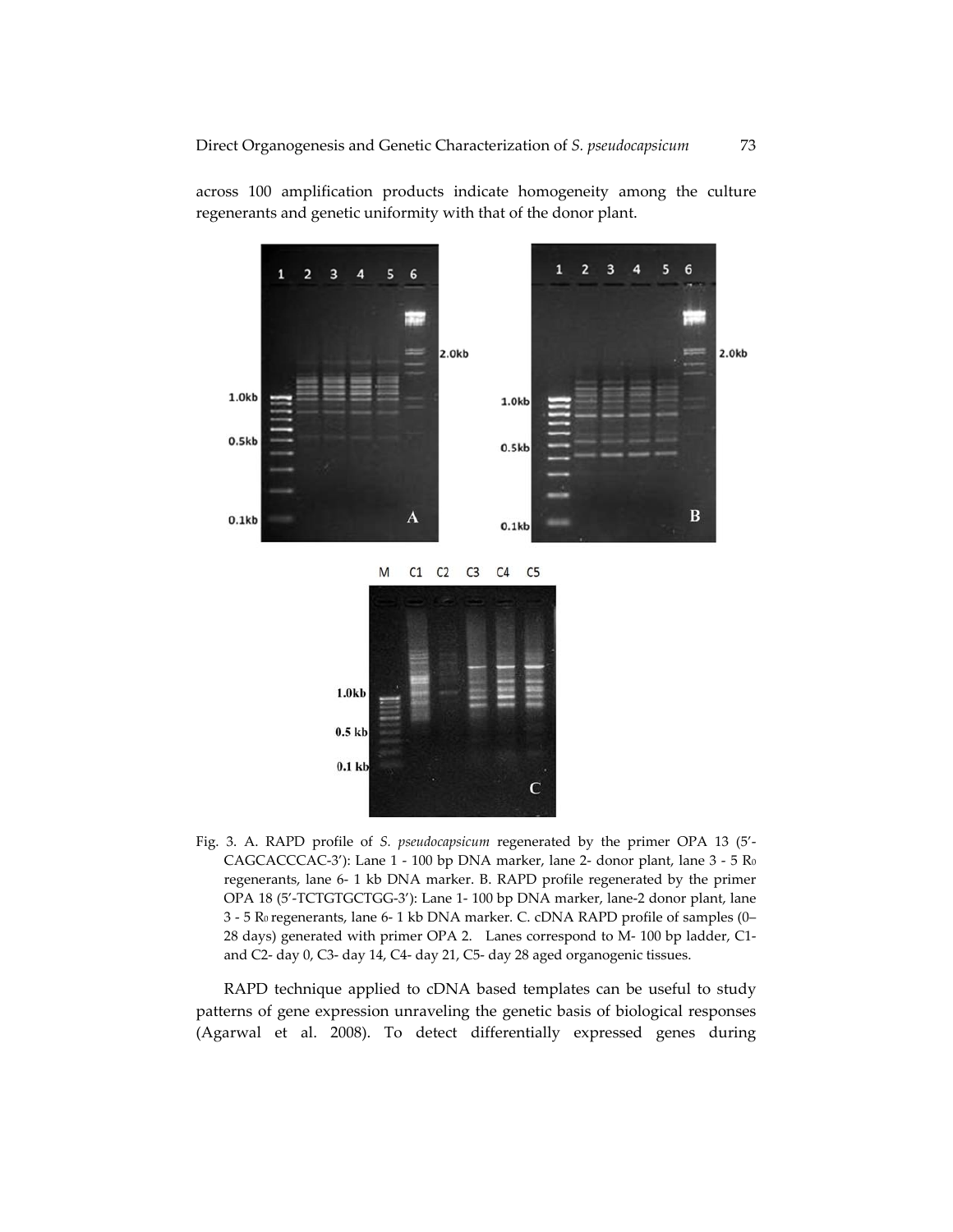organogenesis, cDNA RAPD was performed using internodal explants aged 0, 14, 21 and 28 days of culture i.e., before and after induction of organogenesis. cDNA RAPD profiles were regenerated using 30 primers of which 9 primers (Table 3) generated distinct, scoreable amplicons. cDNA RAPD profile showed two distinct banding patterns in the sample tissues. Molecular expression of genes was almost similar in organogenic samples aged 14, 21 and 28 days**,** whereas in day 0 un-organogenic samples at the expression level was different (Fig**.** 3C). Five distinct scoreable bands were found in 14, 21 and 28 days old organogenic tissues, while 8 bands were found in day 0 internodal tissue samples. One monomorphic band (1 kb) was present in all samples, whereas one 800 bp band was present only in 14, 21 and 28 days old organogenic samples (Fig**.** 3C). Further genetic analysis may throw some light in the identification of organogenic genes in this species.

| Primer   | Primer            | No. of scorable | Size range of amplified |  |
|----------|-------------------|-----------------|-------------------------|--|
|          | sequence          | bands           | products (kb)           |  |
| $OPA-02$ | 5'-TGCCGAGCTG-3'  | 8               | $0.58 - 0.91$           |  |
| OPA-03   | 5'-AGTCAGCCAC-3'  | 8               | $0.41 - 1.02$           |  |
| $OPA-05$ | 5'-AGGGGTCTTG-3'  | 8               | $0.58 - 1.30$           |  |
| $OPA-07$ | 5'-GAAACGGGTG-3'  | 5               | $0.56 - 1.10$           |  |
| OPA-08   | 5'-GTGACGTAGG-3'  | 6               | $0.46 - 1.42$           |  |
| OPA-09   | 5'-GGGTAACGCC-3'  | 5               | $0.33 - 1.15$           |  |
| $OPA-10$ | 5'- GTGATCGCAG-3' | 4               | $0.31 - 1.15$           |  |
| OPA-13   | 5'-CAGCACCCAC-3'  | 11              | $0.52 - 1.65$           |  |
| $OPA-14$ | 5'-TCTGTGCTGG-3'  | $\overline{4}$  | $0.48 - 1.07$           |  |
| OPA-18   | 5'-TCTGTGCTGG-3'  | 11              | $0.48 - 1.07$           |  |
| $OPA-20$ | 5'-GTTGCGATCC-3'  | 10              | $0.54 - 1.75$           |  |
| $OPB-01$ | 5'-GTTTCGCTCC-3'  | 7               | $0.32 - 1.12$           |  |
| $OPB-03$ | 5'-CATCCCCCTG-3'  | 5               | $0.88 - 1.30$           |  |
| $OPB-04$ | 5'-GGACTGGAGT-3'  | 4               | $0.47 - 0.95$           |  |
| OPB-05   | 5'-TGCGCCCTTC-3'  | 4               | $0.53 - 0.92$           |  |
| Total    | 15                | 100             |                         |  |

**Table 2. Sequence of 15 RAPD primers used in the study.**

Biotechnological investigation of *S. pseudocapsicum* in the present study has demonstrated high organogenic competence, stability of the genome in producing a large number of genetically uniform and fertile plants within 12 ‐ 15 weeks, GC rich regions within the chromosomes and differential gene expression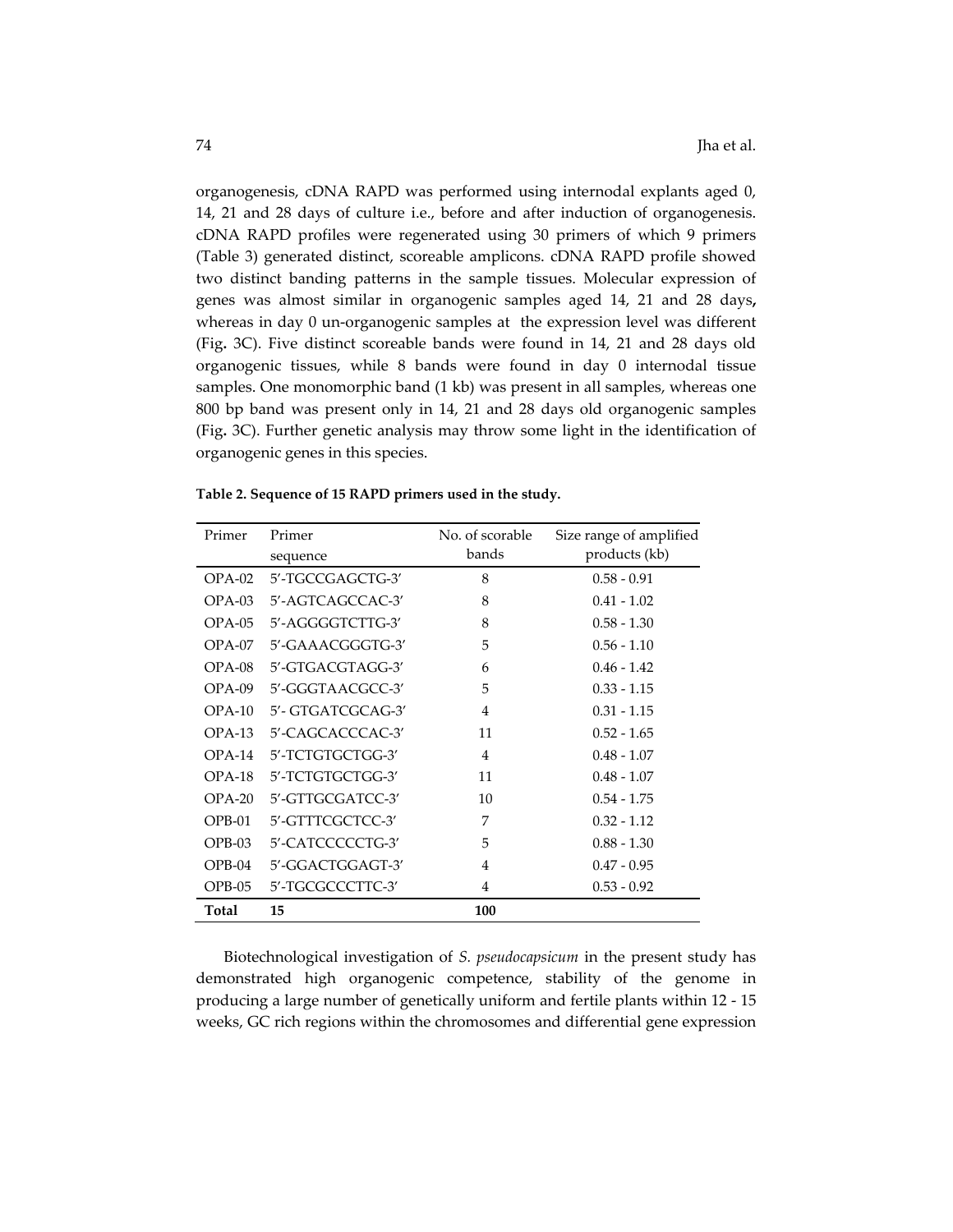during direct organogenic events. The results may be useful to understand molecular regulations of gene expression as an aid to future genetic improvement of crops.

| Sl.No.        | Primer           | Primer sequence     |
|---------------|------------------|---------------------|
| 1             | OPA1             | 5'-CAGGCCCTTC-3'    |
| $\mathcal{P}$ | OPA2             | 5'-TGCCGAGCTG-3'    |
| 3             | OPA4             | 5'-AATCGGGCTG-3'    |
| 4             | OPA <sub>5</sub> | 5'-AGGGGTCTTG-3'    |
| 5             | OPA9             | $5'$ -GTGATCGCAG-3' |
| 6             | OPB <sub>2</sub> | 5'-TGATCCCTGG-3'    |
| 7             | OPB <sub>3</sub> | 5'-TGATCCCTGC-3'    |
| 8             | OPB4             | 5'-GGACTGGAGT-3'    |
| q             | OPB5             | 5'-TGCGCCCTTC-3'    |

**Table 3. List of primers and their sequences used for cDNA RAPD analysis.**

#### **Acknowledgement**

The authors are grateful to the Director Cinchona Research, W.B. for the plant material and Dr. S. Jha, Dr. A. Ghoroi and Dr. K. Nandgopal for their valuable suggestions in the preparation of the manuscript.

#### **References**

- **Acosta MC, Guerra M** and **Moscone EA** (2012) Karyological relationships among some South American species of *Solanum* (Solanaceae) based on fluorochrome banding and nuclear DNA amount. Plant Syst. Evol. **298**: 1547‐1556.
- **Agarwal M, Shrivastava N** and **Padh H** (2008) Advances in molecular marker techniques and their application in plant sciences. Plant Cell Rep. **27**: 617‐631.
- **Aliero AA, Grierson DS** and **Afolyan AJ** (2006) Antifungal activity of *Solanum pseudocapsicum.* Research J**.** Bot. **1**(3): 129‐133.
- **Bandyopadhyay S, Nandagopal K** and **Jha TB** (2013) Characterization of RAM to SAM transitions in *Selaginella microphylla* grown *in vitro.* Biologia Plantarum **57** (3): 597‐600.
- **Badami S, Prakash O, Dongre SH** and **Suresh B** (2005) *In vitro* antioxidant properties of *Solanum pseudocapsicum* leaf extracts. Ind J. Pharmacol. **37**(4): 251‐252
- **Dafadar A, Das A, Bandyopadhyay S** and **Jha TB** (2012) *In vitro* propagation and molecular evaluation of a *Capsicum annuum* L. cultivar with high chromosome number (2n= 48). Sci Hortic. **140**: 119‐124.
- **Dhar ML, Dhar MM, Dhawan BN, Srimal RC** and **Tandon JC** (1973) Screening of Indian plants for biological activity. Ind. J. Exp. Biol. **11**: 43‐54